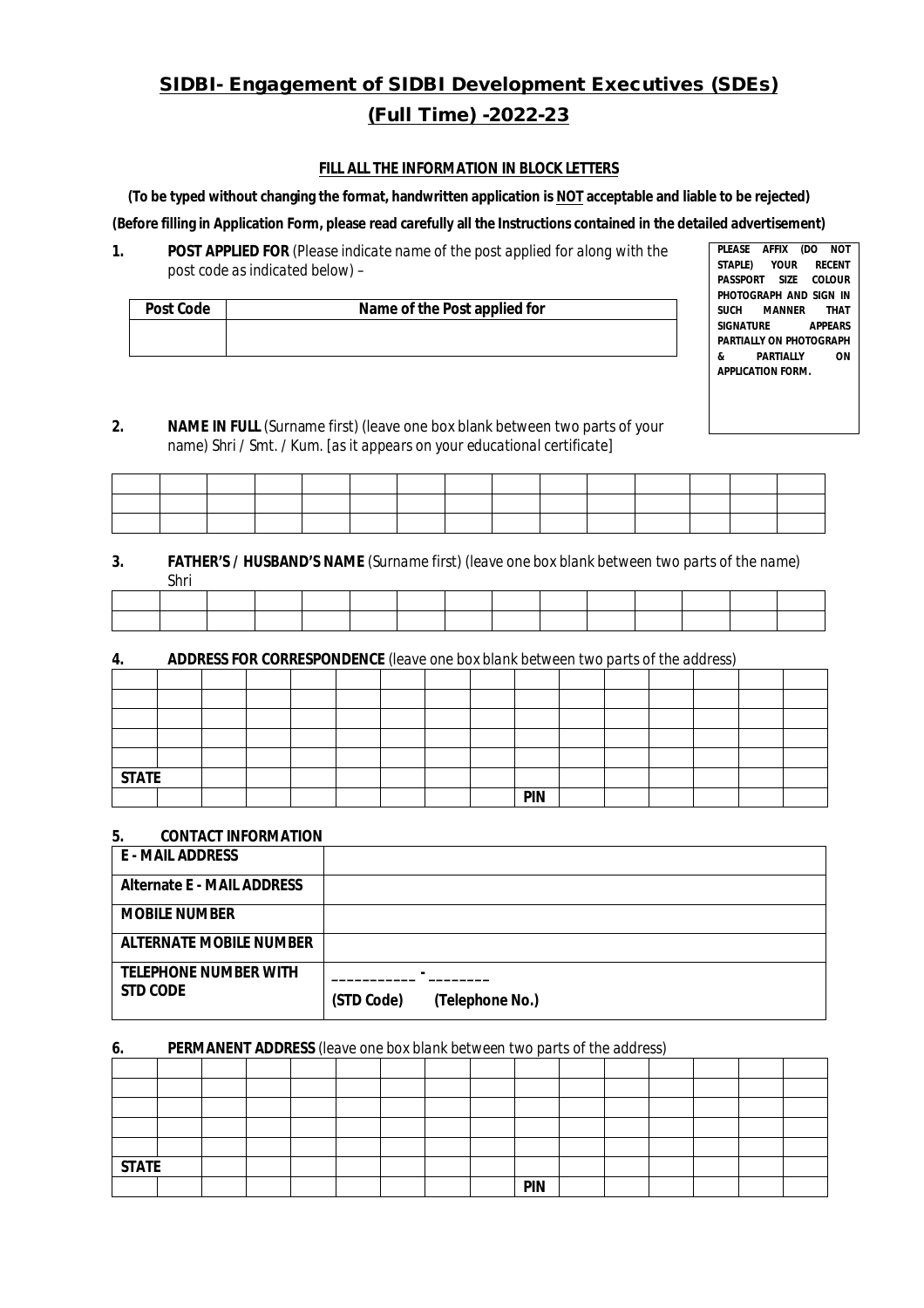## **7. DATE OF BIRTH**

| <b>DD</b>       |                                                                  |                   |                          | <b>MM</b>   |                                           |                                 | <b>YYYY</b>  |               |        |                |                                                                                                              |  |
|-----------------|------------------------------------------------------------------|-------------------|--------------------------|-------------|-------------------------------------------|---------------------------------|--------------|---------------|--------|----------------|--------------------------------------------------------------------------------------------------------------|--|
| 8.              |                                                                  |                   | AGE (as on May 31, 2022) |             |                                           |                                 |              |               |        |                |                                                                                                              |  |
| <b>YEARS</b>    |                                                                  |                   |                          |             | <b>MONTH(S)</b>                           |                                 |              |               | DAY(S) |                |                                                                                                              |  |
| 9.              |                                                                  | <b>BIRTHPLACE</b> |                          |             |                                           |                                 |              |               |        |                |                                                                                                              |  |
| <b>STATE</b>    |                                                                  |                   |                          |             |                                           |                                 |              |               |        |                |                                                                                                              |  |
| <b>DISTRICT</b> |                                                                  |                   |                          |             |                                           |                                 |              |               |        |                |                                                                                                              |  |
| <b>PLACE</b>    |                                                                  |                   |                          |             |                                           |                                 |              |               |        |                |                                                                                                              |  |
| 9.<br>10.       | NATIONALITY_<br><b>INDICATE BY TICK MARK IN APPROPRIATE BOX.</b> |                   |                          |             |                                           |                                 |              |               |        |                |                                                                                                              |  |
|                 | <b>GENDER</b>                                                    |                   |                          | <b>MALE</b> | <b>FEMALE</b>                             | <b>MARITAL</b><br><b>STATUS</b> |              | <b>SINGLE</b> |        | <b>MARRIED</b> |                                                                                                              |  |
| 11.             |                                                                  | <b>RELIGION</b>   |                          |             |                                           |                                 |              |               |        |                |                                                                                                              |  |
| 12.             |                                                                  |                   |                          |             | Category (please tick appropriate column) |                                 |              |               |        |                |                                                                                                              |  |
|                 |                                                                  |                   | <b>SC</b>                |             | <b>ST</b>                                 | <b>OBC</b>                      | General (UR) |               |        | PwD            |                                                                                                              |  |
|                 |                                                                  |                   |                          |             |                                           |                                 |              |               |        |                |                                                                                                              |  |
|                 |                                                                  |                   |                          |             |                                           |                                 |              |               |        |                | [ Applicants applying against Reserved Post must enclose a latest Caste Certificate / PWD Certificate in the |  |

**prescribed format by Government of India]**

**13. Languages known** *(please tick appropriate column)*

| Name of Language | Read | Write Speak |
|------------------|------|-------------|
|                  |      |             |
|                  |      |             |
|                  |      |             |
|                  |      |             |

### **13. EDUCATIONAL QUALIFICATIONS** *(as on* **May 31,2022***, Graduation onwards) [Add rows if needed]*

| Examination<br>passed | Name of<br>University /<br><b>Institution</b> | Subject details | Month &<br>Year<br>of passing | <b>Percentage Marks</b><br>obtained | Class /<br><b>Division</b> |
|-----------------------|-----------------------------------------------|-----------------|-------------------------------|-------------------------------------|----------------------------|
|                       |                                               |                 |                               |                                     |                            |
|                       |                                               |                 |                               |                                     |                            |
|                       |                                               |                 |                               |                                     |                            |
|                       |                                               |                 |                               |                                     |                            |

**Note: -** *Attested photocopies of certificates / mark sheets / degree / diploma etc. in respect of educational qualifications must be attached with the application form.*

**<sup>14.</sup> PARTICULARS OF EXPERIENCE** *(As on* **May 31,2022***) (starting from present) [Add rows if needed]*